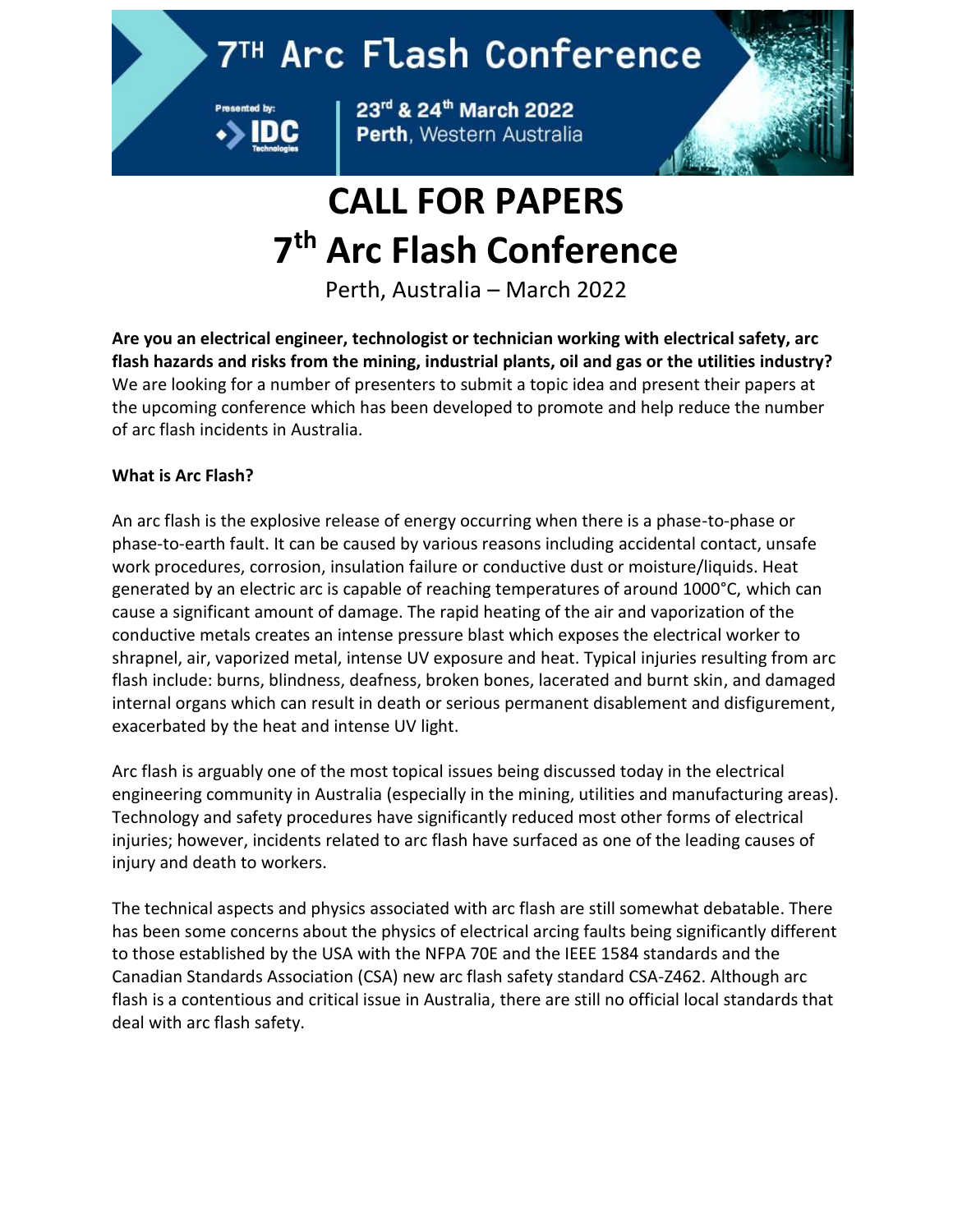#### **Who should apply?**

We are seeking speakers who have a desire to discuss the issues involved and want to help reduce the number of arc flash incidents in Australia. We need electrical professionals who are passionate about improving the procedures of arc flash safety. We want specific examples that showcase what can be learnt in terms of actual vocational skills, planning, tools, equipment, and environment that lead to arc flash incidents (and injury) and how they may better be avoided.

#### **SUGGESTED TOPICS:**

- Arc flash and switching case studies
- Arc flash calculations
- Working distances & flash boundaries
- Arc flash assessments
- Practical solutions for reducing arc-flash hazards
- Electrical hazards & effects on humans
- Data collecting and system modeling
- Arc flash studies and research
- Personal Protective Equipment (PPE)
- Guidance on safe isolation procedures
- Isolator/disconnect switch techniques
- Isolator switch technology
- Flash protection approach boundaries
- Hazard risk category
- Codes and standards changes, overview, review & critique – NFPA 70E/IEEE 1584 /ESAA NENS 09-2004/ CSAZ462
- Practical electrical isolation for the avoidance of arc flash risk and injuries
- High voltage maintenance

#### **ALL SUBMISSIONS WELCOME**

- Arc flash compliance implementation in the workplace
- Safety in design, functional and process safety
- Earthing requirements for HV substations
- Testing of the latest SF6 HV-Switchgear
- IEC 61850 Standard for substation automation
- Safety integrity of protection systems
- Switchgear design for arc fault containment
- Magnetic fields
- Potential future mitigation technologies
- Generator protection
- Distribution overhead/underground
- Low voltage systems
- Effects on blast pressure as a result of arc flash event on human body
- Case studies from organisations that have implemented an arc flash program

Note: We are seeking papers that cover a selection of case studies and examples of real-world working systems, and problem-solving scenarios. Sales or product-based presentations are not accepted. This event is an excellent opportunity to network with your industry peers and for speakers to gain significant new information and techniques on arc flash safety.